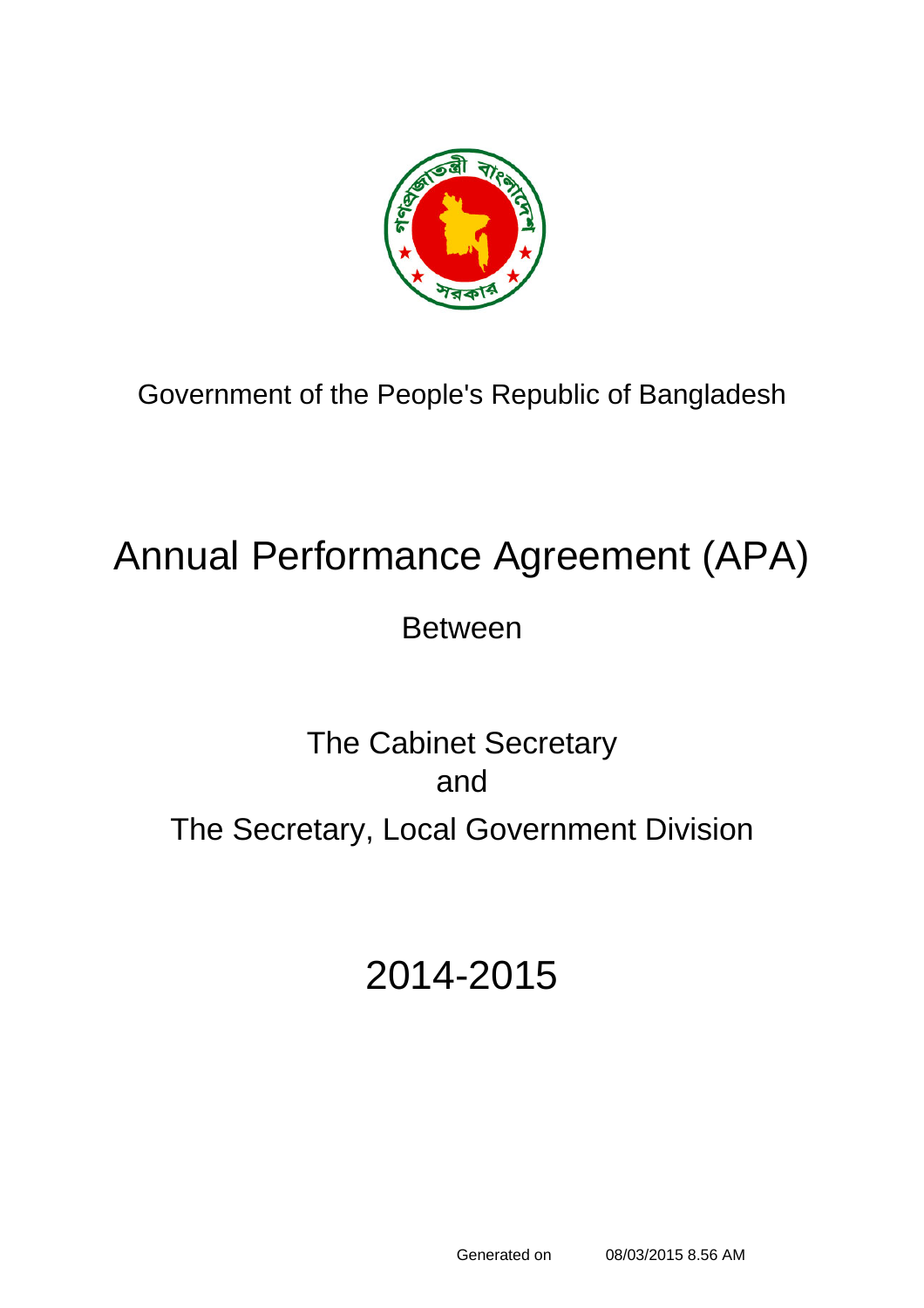# Table of Contents

| Preamble                                                                                                              |
|-----------------------------------------------------------------------------------------------------------------------|
| Section 1: Ministry's / Division's Vision, Mission, Strategic Objectives and Functions                                |
| Section 2: Strategic Objectives, Activities, Performance Indicators and Targets                                       |
| Section 3: Trend values of the Performance Indicators                                                                 |
| Section 4: Description of the Performance Indicators, Implementing Department/Agencies and<br>Measurement Methodology |
| Section 5: Specific Performance Requirements from other Ministries/Divisions                                          |
| Section 6: Outcomes of the Ministry/Division                                                                          |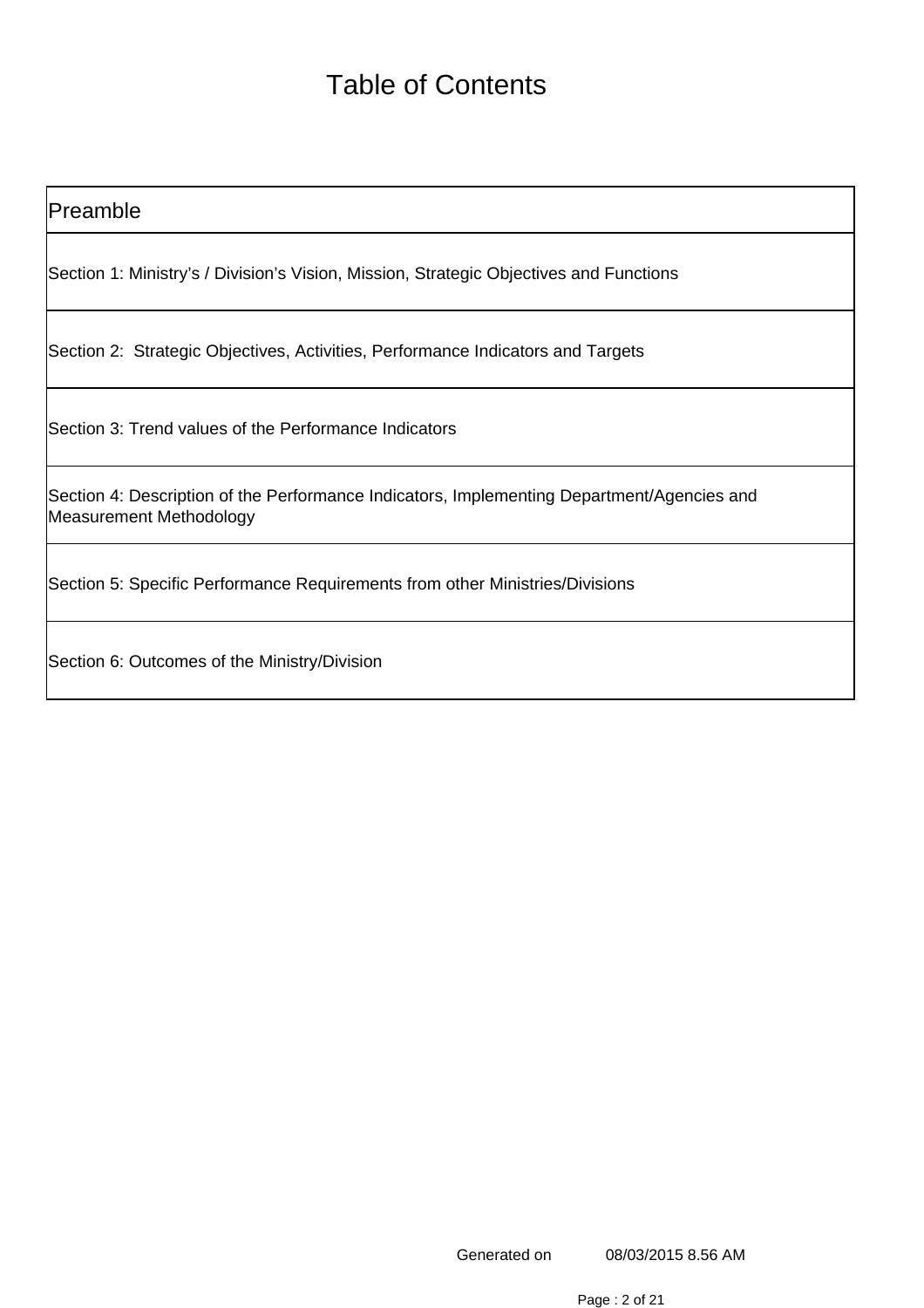### Preamble

The Annual Performance Agreement is made and entered into on ... 0.9 May ch. 2015

#### **BETWEEN**

The Secretary, Local Government Division, representing the Minister, Ministry of Local Government, Rural Development and Co-operatives, Government of the People's Republic of Bangladesh.

#### **AND**

The Cabinet Secretary, Cabinet Division, representing the Prime Minister, Government of the People's Republic of Bangladesh.

The parties hereto agree as follows: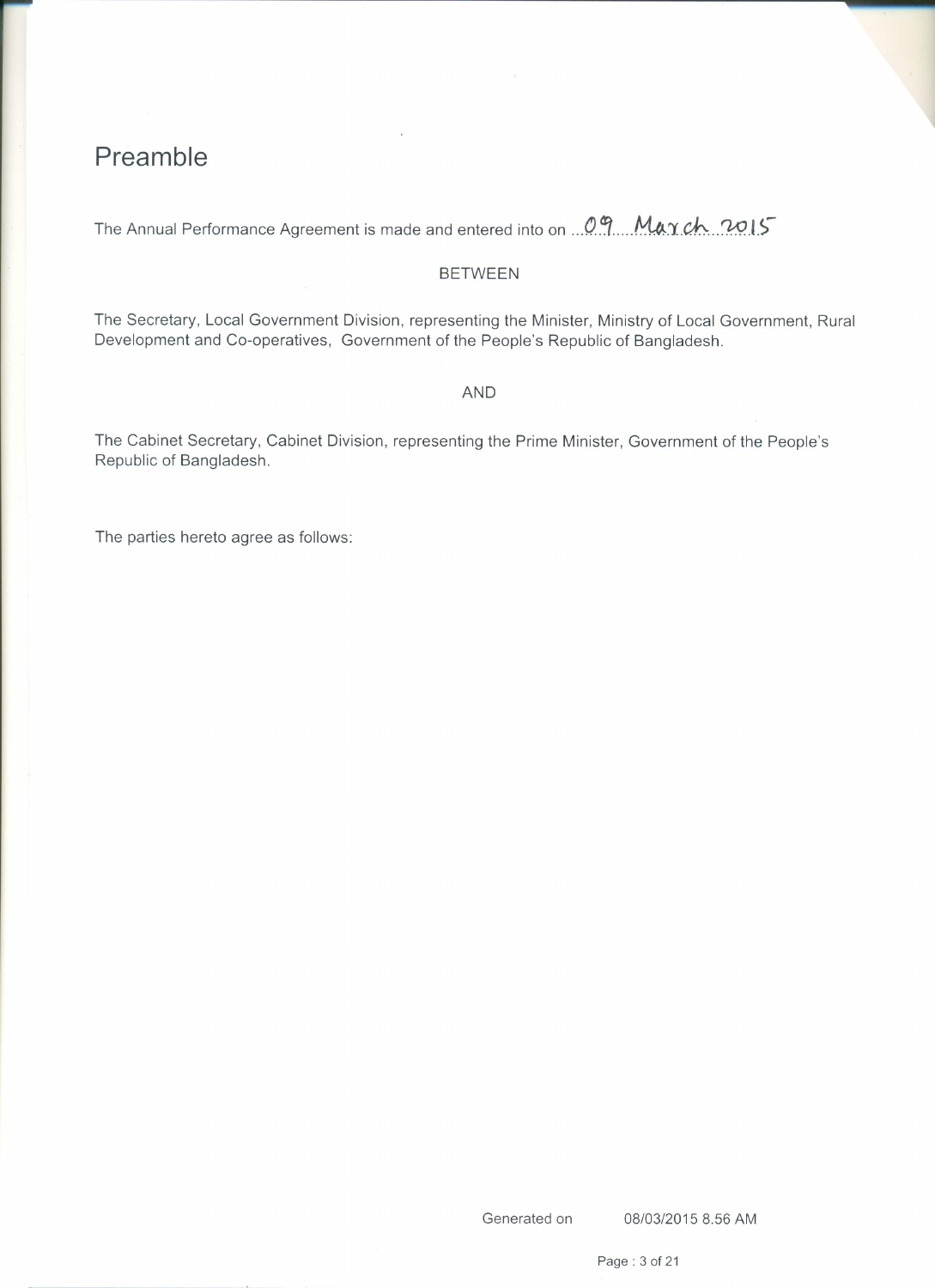#### Section 1: Ministry's/Division's Vision, Mission, Strategic Objectives and Functions

#### 1.1 Vision

Effective and inclusive local governments.

#### 1.2 Mission

Improving living standard of the people by strengthening local government system, development of rural and urban infrastructure and implementation of socio-economic activities.

#### 1.3 Functions

- 1 Matters relating to local government and local government institutions.
- 2 Matters relating to finance, monitor and evaluate of local government institutions.
- 3 Matters relating to safe water, sanitation and hygiene facilities in rural and urban areas.
- 4 Matters relating to construct, maintain and improve upazila, union and village roads and bridges/ culverts on these roads.
- 5 Matters relating to village and municipal police.
- 6 Matters relatlng to economic infrastructure, growth centres, haat-bazars etc. connected with upazila, union and village roads.
- 7 Matters relating to development of rural and urban women.

#### 1.4 Strategic Objectives

- 1 Develop rural and urban infrastructure.
- 2 Develop socio-economic facilities for the rural and urban people with emphasis on employment generation.
- 3 Establish accountable and results based implementation process.
- 4 Develop socio-economic condition for the rural and urban people emphasizing women.
- 5 Enhance good governance at local levels.
- 6 Maximise proper utilisation of small scale water resources.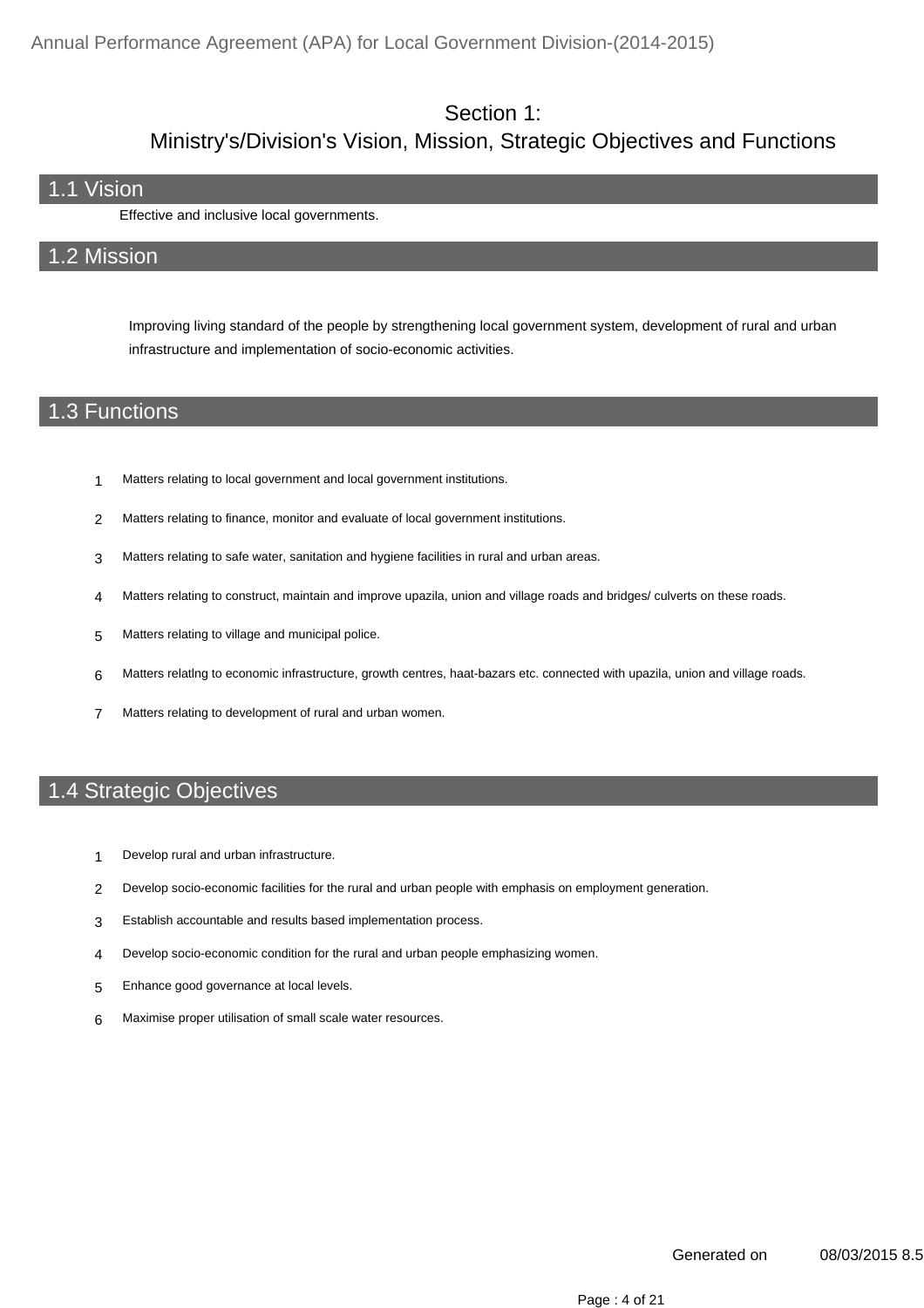|                                                                                                                    | Weight of |                                                                                                         |                                                               |                  |                 |           |           | Target / Criteria Value |       |       |
|--------------------------------------------------------------------------------------------------------------------|-----------|---------------------------------------------------------------------------------------------------------|---------------------------------------------------------------|------------------|-----------------|-----------|-----------|-------------------------|-------|-------|
| <b>Strategic Objectives</b>                                                                                        | Strategic | <b>Activities</b>                                                                                       | Performance<br>Indicator (PI)                                 | Unit             | Weight<br>of PI | Excellent | Very Good | Good                    | Fair  | Poor  |
|                                                                                                                    | Objective |                                                                                                         |                                                               |                  |                 | 100%      | 90%       | 80%                     | 70%   | 60%   |
| Ministry/Division Strategic Objectives                                                                             |           |                                                                                                         |                                                               |                  |                 |           |           |                         |       |       |
| [1] Develop rural and urban infrastructure.                                                                        | 25.00     | Construction and<br>[1.1]<br>improvement of upazila,<br>union and village roads.                        | $[1.1.1]$ Rural roads<br>constructed                          | KM               | 4.00            | 6080      | 5800      | 5500                    | 5000  | 4500  |
|                                                                                                                    |           | [1.2] Maintenace of upazila,<br>union and village roads.                                                | [1.2.1] Rural roads<br>maintained                             | <b>KM</b>        | 4.00            | 10500     | 10000     | 9500                    | 9000  | 8500  |
|                                                                                                                    |           | Construction and<br>[1.3]<br>maintenance of<br>bridges/culverts on upazila,<br>union and village roads. | [1.3.1] Bridge/culverts on<br>rural roads<br>constructed      | Meter            | 3.00            | 30000     | 28000     | 27000                   | 26000 | 25000 |
|                                                                                                                    |           | Construction rural haat-<br>[1.4]<br>bazars and growth centers.                                         | [1.4.1] Rural haat-bazar<br>and growth centers<br>constructed | Number           | 3.00            | 180       | 170       | 160                     | 150   | 140   |
|                                                                                                                    |           | [1.5] Construction of women<br>corner at growth<br>centers/markets.                                     | [1.5.1] Women corner<br>constructed                           | Number           | 3.00            | 34        | 30        | 25                      | 22    | 20    |
|                                                                                                                    |           | [1.6]<br>Construction of<br>multipurpose cyclone<br>shelters.                                           | [1.6.1] Cyclone shelters<br>constructed                       | Number           | 2.00            | 66        | 60        | 50                      | 45    | 40    |
|                                                                                                                    |           | Construction of footpaths<br>[1.7]<br>etc.                                                              | [1.7.1] Road, footpath etc.<br>constructed                    | KM               | 2.00            | 754       | 700       | 650                     | 600   | 500   |
|                                                                                                                    |           | Construction of drains.<br>[1.8]                                                                        | $[1.8.1]$ Drainage<br>constructed                             | KM               | 2.00            | 310       | 250       | 200                     | 150   | 100   |
|                                                                                                                    |           | Construction of community<br>[1.9]<br>latrines.                                                         | [1.9.1] Community latrines<br>constructed                     | No.              | 2.00            | 14300     | 14000     | 13000                   | 12000 | 11000 |
| [2] Develop socio-economic facilities for the<br>rural and urban people with emphasis on<br>employment generation. | 15.00     | [2.1] Production of water                                                                               | [2.1.1] Water produced per<br>day                             | Million<br>Litre | 8.00            | 26        | 22        | 18                      | 15    | 13    |

Generated on 08/03/2015 8.56 AM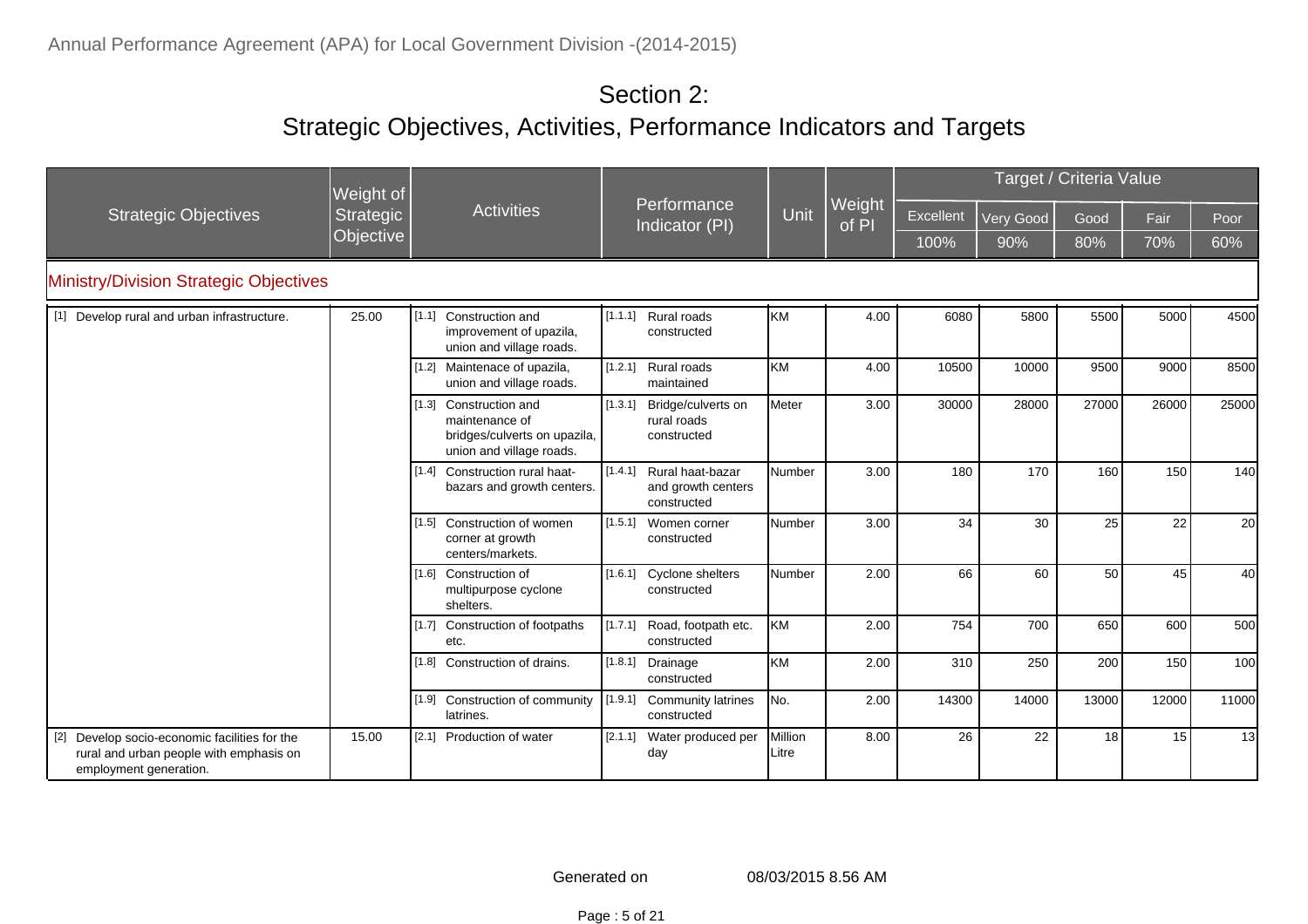|                                                                                           | Weight of |                                                                                                     |         |                                                    |                 |                 |                  |           | Target / Criteria Value |          |              |
|-------------------------------------------------------------------------------------------|-----------|-----------------------------------------------------------------------------------------------------|---------|----------------------------------------------------|-----------------|-----------------|------------------|-----------|-------------------------|----------|--------------|
| <b>Strategic Objectives</b>                                                               | Strategic | <b>Activities</b>                                                                                   |         | Performance<br>Indicator (PI)                      | Unit            | Weight<br>of PI | <b>Excellent</b> | Very Good | Good                    | Fair     | Poor         |
|                                                                                           | Objective |                                                                                                     |         |                                                    |                 |                 | 100%             | 90%       | 80%                     | 70%      | 60%          |
|                                                                                           |           | [2.2] Laying of pipelines.                                                                          |         | [2.2.1] Water pipelines<br>constructed             | <b>KM</b>       | 7.00            | 4537             | 4000      | 3600                    | 3200     | 3000         |
| [3] Establish accountable and results based<br>implementation process.                    | 15.00     | [3.1]<br>Inspection activities to<br>strengthen supervision of<br>LGIs and development<br>programs. |         | [3.1.1] Number of<br>inspection<br>completed       | Number          | 6.00            | 160              | 140       | 120                     | 110      | 100          |
|                                                                                           |           | Monitoring of government<br>[3.2]<br>allocations to different<br>LGIs.                              | [3.2.1] | Number of LGIs<br>monitored                        | Number          | 5.00            | 160              | 140       | 120                     | 110      | 100          |
|                                                                                           |           | Audit of LGIs especially<br>[3.3]<br>Union Parishads.                                               |         | [3.3.1] Number of LGIs<br>evaluated                | Number          | 4.00            | 4552             | 4000      | 3500                    | 3000     | 2500         |
| [4] Develop socio-economic condition for the<br>rural and urban people emphasizing women. | 5.00      | [4.1]<br>Generating employment for [[4.1.1]<br>rural women.                                         |         | Employment<br>generated for rural<br>women         | Lakh<br>Mandays | 5.00            | 648              | 600       | 550                     | 500      | 450          |
| [5] Enhance good governance at local levels.                                              | 15.00     | [5.1]<br>Provide training to elected<br>representatives                                             | [5.1.1] | Number of elected<br>representatives<br>trained    | Number          | 3.00            | 65500            | 60000     | 55000                   | 50000    | 45000        |
|                                                                                           |           | [5.2] Provide training to officials                                                                 |         | [5.2.1] Officials trained                          | Number          | 3.00            | 1200             | 1100      | 1000                    | 900      | 800          |
|                                                                                           |           | [5.3] Provide Training to other<br>personnel                                                        | [5.3.1] | Supporting staffs<br>trained                       | Number          | 3.00            | 5010             | 4500      | 4200                    | 3800     | 3300         |
|                                                                                           |           | [5.4] Construction of Upazila<br><b>Parishad Complex</b><br>buildings                               |         | [5.4.1] Upazila Parishad<br>Complex<br>constructed | Number          | 2.00            | 45               | 40        | 35                      | 30       | 25           |
|                                                                                           |           | Formulation of Rules under<br>[5.5]<br>LGI Acts.                                                    | [5.5.1] | Rules for Upazila<br>Parishad formulated           | Number          | 2.00            | $\overline{7}$   | 6         | 5                       | $\Delta$ | $\mathbf{3}$ |
|                                                                                           |           | [5.6] Construction of Union<br><b>Parishad Complex</b><br>buildings.                                |         | [5.6.1] Union Parishad<br>Complex<br>constructed   | <b>Number</b>   | 2.00            | 230              | 200       | 180                     | 150      | 120          |
| [6] Maximise proper utilisation of small scale<br>water resources.                        | 10.00     | [6.1]<br>Excavation/re-excavation of<br>canals for irrigation and                                   |         | [6.1.1] Canals excavated                           | KM              | 4.00            | 952              | 900       | 850                     | 800      | 700          |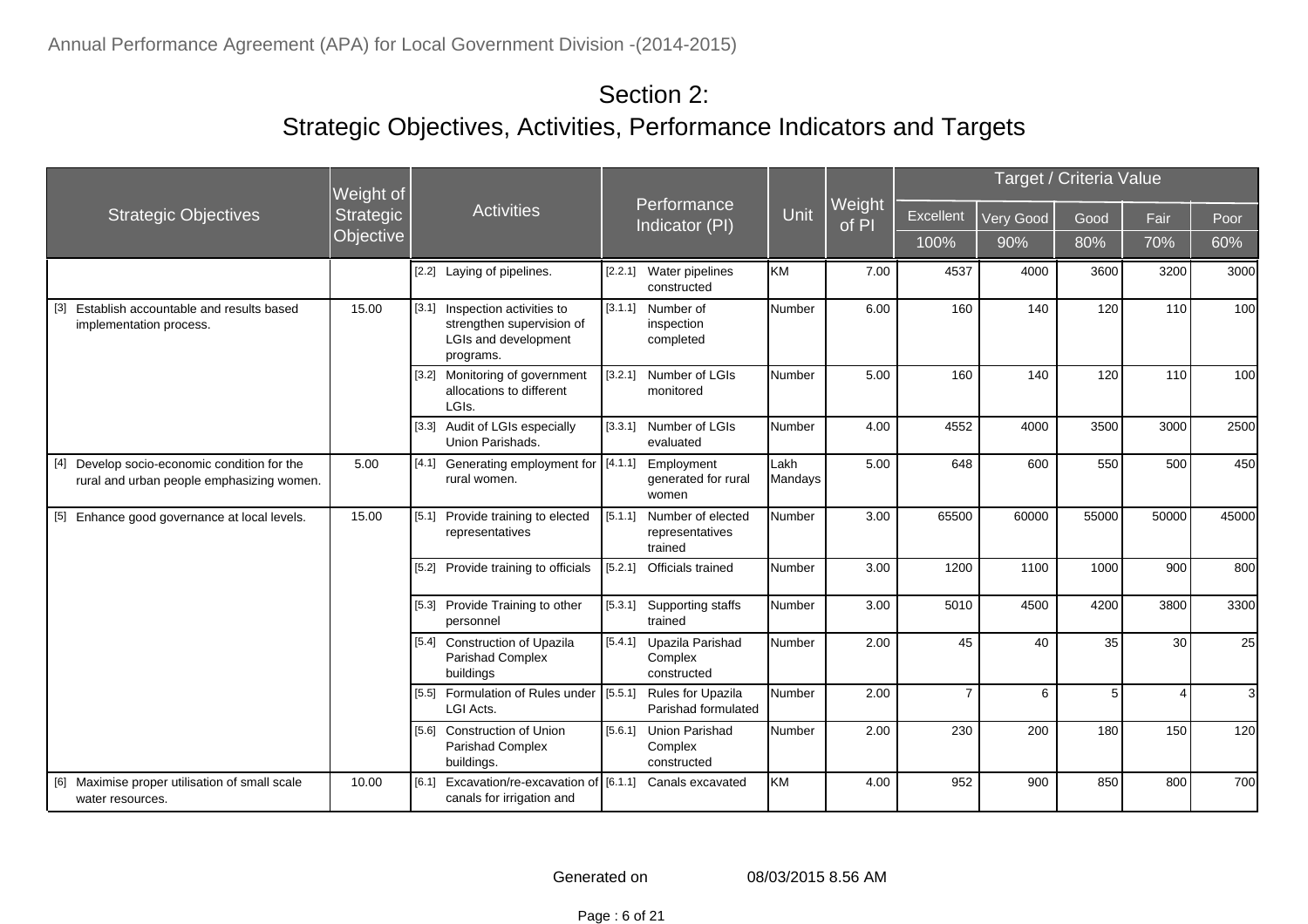|                             | Weight of<br>Strategic | <b>Activities</b>                                                                | Performance<br>Indicator (PI)                           |      | Weight<br>of PI | Target / Criteria Value |           |      |      |      |
|-----------------------------|------------------------|----------------------------------------------------------------------------------|---------------------------------------------------------|------|-----------------|-------------------------|-----------|------|------|------|
| <b>Strategic Objectives</b> |                        |                                                                                  |                                                         | Unit |                 | <b>Excellent</b>        | Very Good | Good | Fair | Poor |
|                             | Objective              |                                                                                  |                                                         |      |                 | 100%                    | 90%       | 80%  | 70%  | 60%  |
|                             |                        | drainage.                                                                        |                                                         |      |                 |                         |           |      |      |      |
|                             |                        | [6.2]<br>Construction of<br>embankment for flood<br>management.                  | Embankment<br>[6.2.1]<br>constructed                    | IKM  | 3.00            | 600                     | 550       | 500  | 450  | 400  |
|                             |                        | Construction of regulators,<br>[6.3]<br>dams, cross-dams for flood<br>management | [6.3.1]<br>Dam, Cross-dam &<br>Regulator<br>constructed | INo. | 3.00            | 334                     | 300       | 275  | 250  | 225  |

#### Mandatory Strategic Objectives

| Improve Service delivery to the Public | 6.00 | Implementation of Citizens'<br>Charter (CC)                | Preparation and approval of<br>CC by the Ministry/Division                   | <b>IDate</b>                     | 1.0 | 31/12/2014 | 31/01/2015 28/02/2015 31/03/2015 30/04/2015 |    |    |    |
|----------------------------------------|------|------------------------------------------------------------|------------------------------------------------------------------------------|----------------------------------|-----|------------|---------------------------------------------|----|----|----|
|                                        |      |                                                            | Publication of CC in website Date<br>or others means                         |                                  | 1.0 | 31/12/2014 | 31/01/2015 28/02/2015 31/03/2015 30/04/2015 |    |    |    |
|                                        |      | Implementation of Grievance<br>Redress System (GRS) system | Publishing names and<br>contact details of GRS focal<br>point in the website | Date                             | 1.0 | 31/12/2014 | 31/01/2015 28/02/2015 31/03/2015 30/04/2015 |    |    |    |
|                                        |      |                                                            | Sending GRS report(s) to<br>the Cabinet Division from<br>January 2015        | Number<br>οt<br>$ $ report $(s)$ | 1.0 | 5          |                                             |    |    |    |
|                                        |      | Implementing Innovations                                   | Implemented decisions of<br>the innovation team                              | <u>l</u> %                       | 1.0 | 100        | 80                                          | 50 | 30 |    |
|                                        |      |                                                            | Unicode used in all official<br>activities                                   | Date                             | 1.0 | 31/12/2014 | 31/01/2015 28/02/2015 31/03/2015 30/04/2015 |    |    |    |
| Improve governance                     | 4.00 | Compliance with RTI Act and<br>proactive disclosure        | Percentage of information,<br>mentioned in the RTI Act                       | $\frac{9}{6}$                    | 2.0 | 80         | 70                                          | 60 | 50 | 40 |

\* Mandatory Objective(s)

Generated on 08/03/2015 8.56 AM

Page : 7 of 21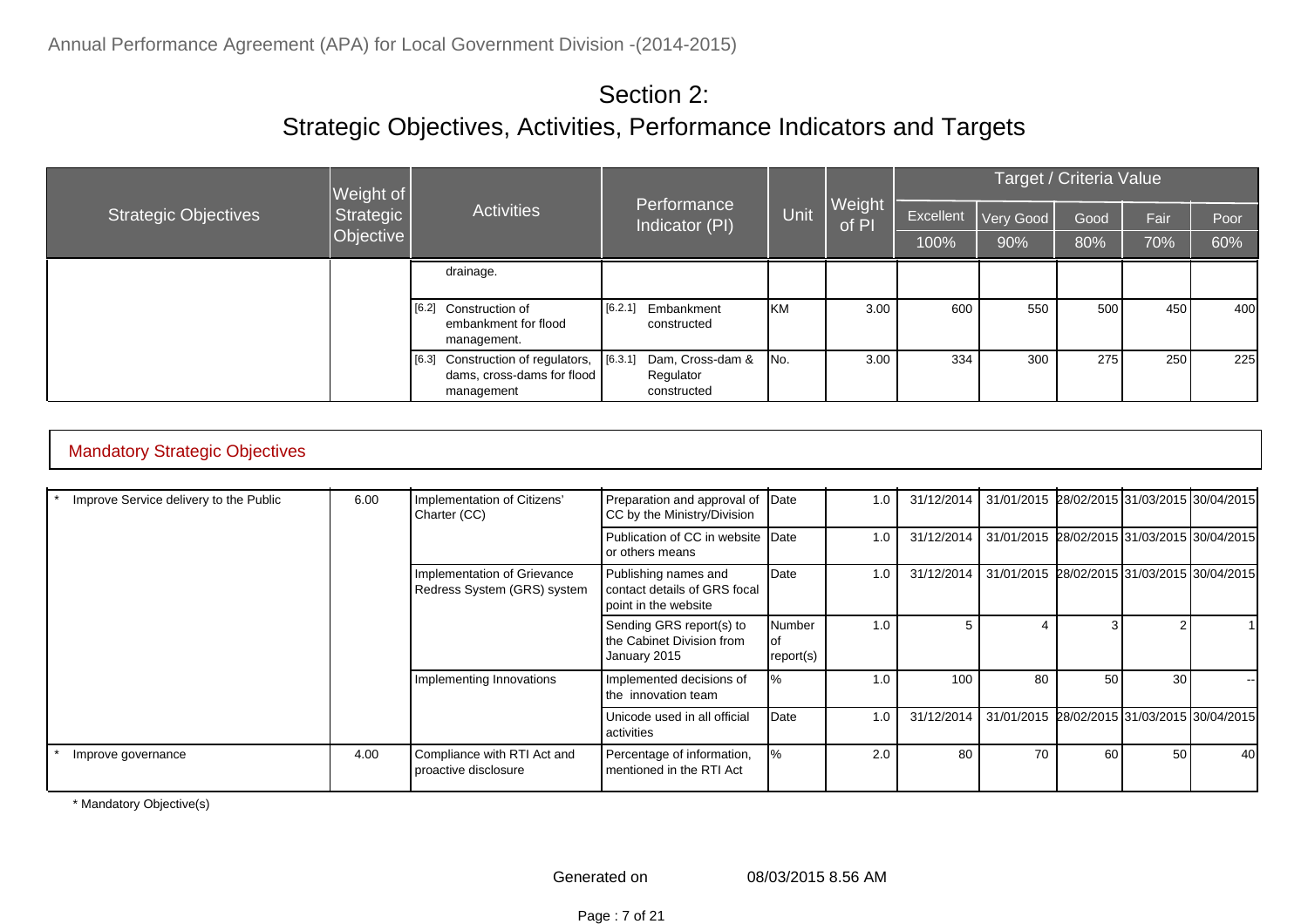|                                                                                  | Weight of |                                                                                                         |                                                                                                                                                                                        |                              |                 |                  | Target / Criteria Value |                |                                  |      |
|----------------------------------------------------------------------------------|-----------|---------------------------------------------------------------------------------------------------------|----------------------------------------------------------------------------------------------------------------------------------------------------------------------------------------|------------------------------|-----------------|------------------|-------------------------|----------------|----------------------------------|------|
| <b>Strategic Objectives</b>                                                      | Strategic | <b>Activities</b>                                                                                       | Performance<br>Indicator (PI)                                                                                                                                                          | Unit                         | Weight<br>of PI | <b>Excellent</b> | Very Good               | Good           | Fair                             | Poor |
|                                                                                  | Objective |                                                                                                         |                                                                                                                                                                                        |                              |                 | 100%             | 90%                     | 80%            | 70%                              | 60%  |
| <b>Mandatory Strategic Objectives</b>                                            |           |                                                                                                         |                                                                                                                                                                                        |                              |                 |                  |                         |                |                                  |      |
|                                                                                  |           |                                                                                                         | and related regulations,<br>disclosed in the website                                                                                                                                   |                              |                 |                  |                         |                |                                  |      |
|                                                                                  |           | Preparation and Implementation<br>of the National Integrity Strategy<br>Work Plan                       | Preparation of NIS Work<br>Plan for 2015 and get<br>approved by the Ethics<br>Committee                                                                                                | Date                         | 2.0             | 28/02/2015       | 31/03/2015              |                | 80/04/2015 31/05/2015 30/06/2015 |      |
| Improve<br><b>Financial Management</b>                                           | 3.00      | Improve compliance with the<br>Terms of Reference of the<br><b>Budget Management Committee</b><br>(BMC) | Budget Implementation Plan Number<br>(BIP) prepared and<br><b>Quarterly Budget</b><br>Implementation Report<br>(QIMR) submitted to<br>Finance Division (FD)<br>meeting FD requirements | of report                    | 1.0             | 5                | $\overline{4}$          | 3              | $\overline{2}$                   |      |
|                                                                                  |           |                                                                                                         | Actual achievements<br>against performance targets<br>are monitored by the BMC<br>on a quarterly basis                                                                                 | Number<br>of BMC<br>meetings | 1.0             | Δ                | 3                       | $\mathfrak{p}$ |                                  |      |
|                                                                                  |           | Improve audit performance                                                                               | Percentage of outstanding<br>audit objections disposed off<br>during the year                                                                                                          | %                            | 1.0             | 70               | 55                      | 40             | 30                               | 20   |
| <b>Efficient Functioning of the Annual</b><br>Performance Agreement (APA) System | 2.00      | Timely submission of Draft APA<br>for 2014-2015                                                         | On-time submission                                                                                                                                                                     | Date                         | 2.0             | 01/02/2015       | 02/02/2015              |                | 03/02/2015 04/02/2015 05/02/2015 |      |

\* Mandatory Objective(s)

Generated on 08/03/2015 8.56 AM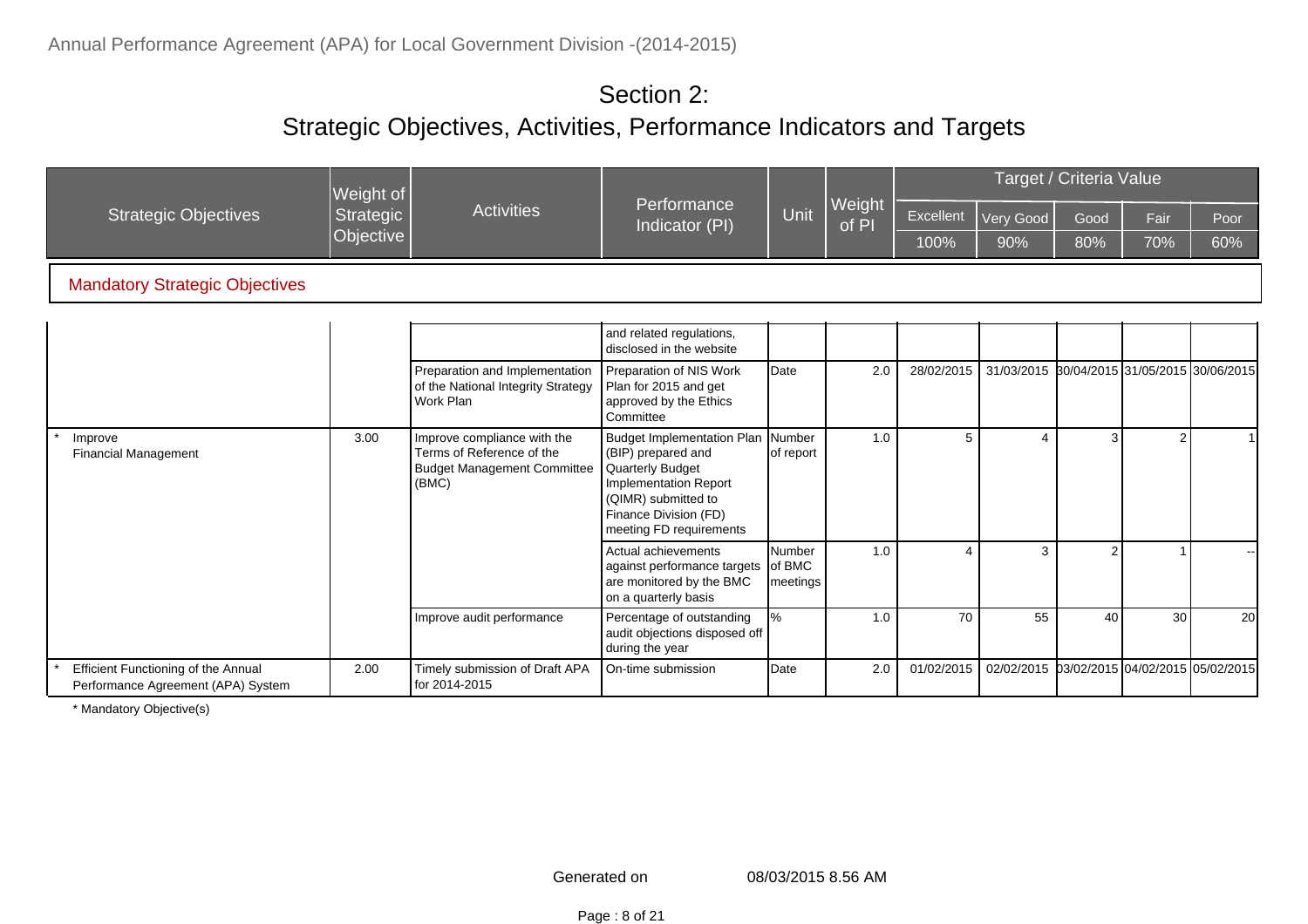### Section 3: Trend Values of the Performance Indicators

| <b>Strategic Objectives</b>                                                     | <b>Activities</b>                                                                                       | Performance Indicators                                        | Unit             | Actual Value<br>for<br>FY 12-13 | for<br>FY 13-14 | Actual Value Target Value<br>for<br>FY 14-15 | Projected<br>Value for<br>FY 15-16 | Projected<br>Value for<br>FY 16-17 |
|---------------------------------------------------------------------------------|---------------------------------------------------------------------------------------------------------|---------------------------------------------------------------|------------------|---------------------------------|-----------------|----------------------------------------------|------------------------------------|------------------------------------|
| Ministry/Division Strategic Objectives                                          |                                                                                                         |                                                               |                  |                                 |                 |                                              |                                    |                                    |
| [1] Develop rural and urban<br>infrastructure.                                  | [1.1] Construction and<br>improvement of upazila,<br>union and village roads.                           | [1.1.1] Rural roads<br>constructed                            | <b>KM</b>        | 6639                            | 6549            | 5800                                         | 7040                               | 7200                               |
|                                                                                 | [1.2] Maintenace of upazila,<br>union and village roads.                                                | [1.2.1] Rural roads maintained                                | KM               | 7537                            | 9108            | 10000                                        | 11000                              | 12000                              |
|                                                                                 | [1.3] Construction and<br>maintenance of<br>bridges/culverts on<br>upazila, union and village<br>roads. | [1.3.1] Bridge/culverts on rural<br>roads constructed         | Meter            | 27057                           | 23534           | 28000                                        | 31000                              | 32000                              |
|                                                                                 | [1.4] Construction rural haat-<br>bazars and growth<br>centers.                                         | [1.4.1] Rural haat-bazar and<br>growth centers<br>constructed | Number           | 120                             | 136             | 170                                          | 250                                | 280                                |
|                                                                                 | [1.5] Construction of women<br>corner at growth<br>centers/markets.                                     | [1.5.1]<br>Women corner<br>constructed                        | Number           | 12                              | 32              | 30                                           | 25                                 | 20                                 |
|                                                                                 | [1.6] Construction of<br>multipurpose cyclone<br>shelters.                                              | [1.6.1] Cyclone shelters<br>constructed                       | Number           | 39                              | 104             | 60                                           | 60                                 | 100                                |
|                                                                                 | [1.7] Construction of footpaths<br>etc.                                                                 | [1.7.1] Road, footpath etc.<br>constructed                    | <b>KM</b>        | 716                             | 608             | 700                                          | 450                                | 400                                |
|                                                                                 | [1.8] Construction of drains.                                                                           | [1.8.1] Drainage constructed                                  | KM               | 226                             | 255             | 250                                          | 325                                | 280                                |
|                                                                                 | [1.9] Construction of<br>community latrines.                                                            | [1.9.1] Community latrines<br>constructed                     | No.              | 9670                            | 16759           | 14000                                        | 14600                              | 1400                               |
| Develop socio-economic facilities for<br>[2]<br>the rural and urban people with | [2.1] Production of water                                                                               | [2.1.1] Water produced per<br>day                             | Million<br>Litre | 2611                            | 2679            | 2800                                         | 2900                               | 3000                               |

Generated on 08/03/2015 8.56 AM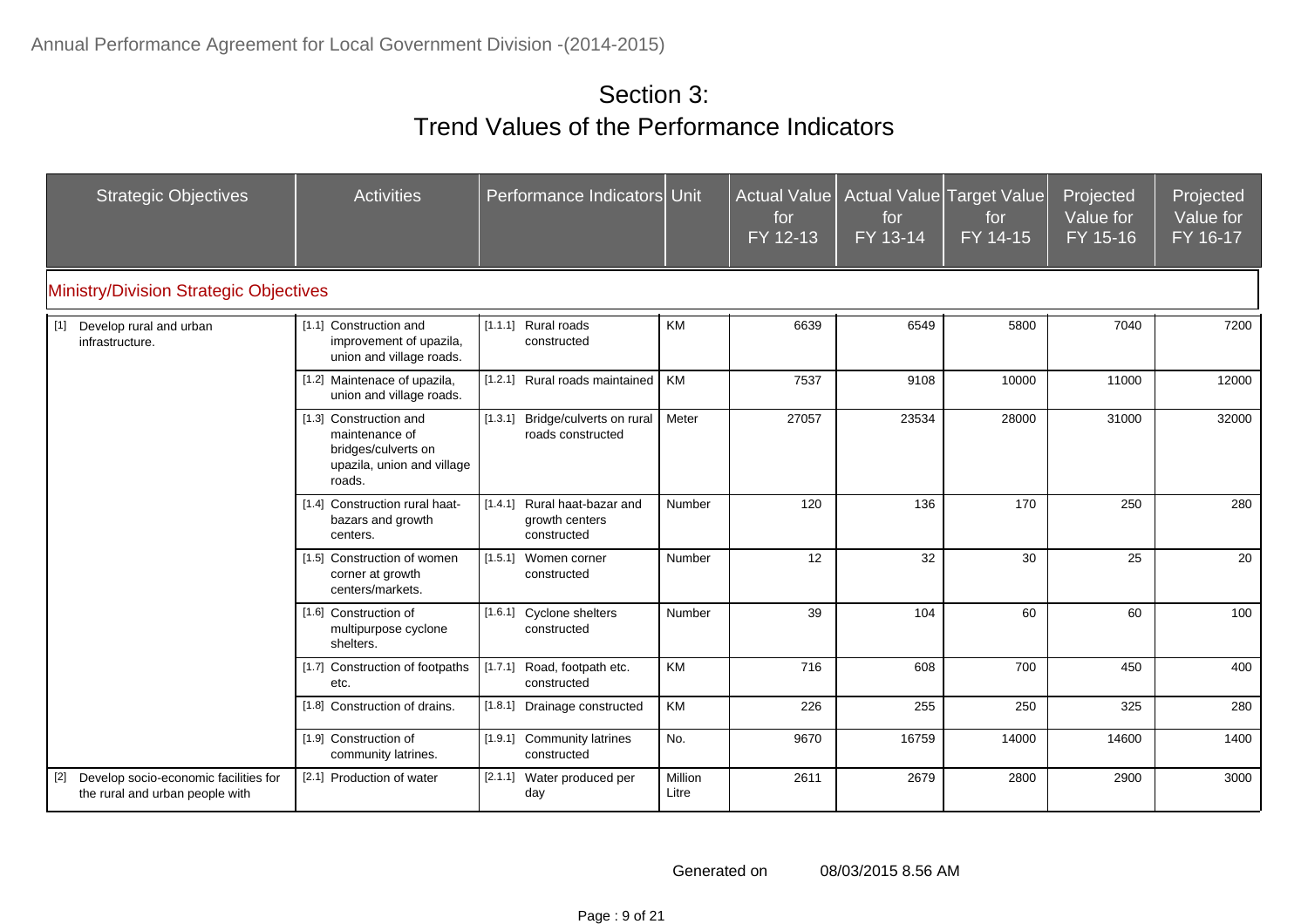### Section 3: Trend Values of the Performance Indicators

| <b>Strategic Objectives</b>                                                                  | <b>Activities</b>                                                                                | Performance Indicators Unit                          |                 | <b>Actual Value</b><br>for<br>FY 12-13 | for<br>FY 13-14 | Actual Value Target Value<br>for<br>FY 14-15 | Projected<br>Value for<br>$FT$ 15-16 | Projected<br>Value for<br>FY 16-17 |
|----------------------------------------------------------------------------------------------|--------------------------------------------------------------------------------------------------|------------------------------------------------------|-----------------|----------------------------------------|-----------------|----------------------------------------------|--------------------------------------|------------------------------------|
| emphasis on employment generation.                                                           |                                                                                                  |                                                      |                 |                                        |                 |                                              |                                      |                                    |
|                                                                                              | [2.2] Laying of pipelines.                                                                       | [2.2.1]<br>Water pipelines<br>constructed            | <b>KM</b>       | 4490                                   | 4471            | 4000                                         | 4591                                 | 5151                               |
| [3] Establish accountable and results<br>based implementation process.                       | [3.1] Inspection activities to<br>strengthen supervision of<br>LGIs and development<br>programs. | [3.1.1] Number of inspection<br>completed            | Number          | 64                                     | 64              | 25                                           | 64                                   | 64                                 |
|                                                                                              | [3.2] Monitoring of government<br>allocations to different<br>LGIs.                              | [3.2.1] Number of LGIs<br>monitored                  | Number          | 64                                     | 64              | 25                                           | 64                                   | 64                                 |
|                                                                                              | [3.3] Audit of LGIs especially<br>Union Parishads.                                               | [3.3.1] Number of LGIs<br>evaluated                  | Number          | 4548                                   | 4549            | 4000                                         | 4552                                 | 4552                               |
| [4] Develop socio-economic condition for<br>the rural and urban people<br>emphasizing women. | [4.1] Generating employment<br>for rural women.                                                  | [4.1.1] Employment generated<br>for rural women      | Lakh<br>Mandays | 442                                    | 596             | 600                                          | 668                                  | 689                                |
| [5] Enhance good governance at local<br>levels.                                              | [5.1] Provide training to<br>elected representatives                                             | [5.1.1] Number of elected<br>representatives trained | Number          | 62000                                  | 65066           | 60000                                        | 70000                                | 70000                              |
|                                                                                              | [5.2] Provide training to<br>officials                                                           | [5.2.1] Officials trained                            | Number          | $\overline{\phantom{a}}$               | 1078            | 1100                                         | 1500                                 | 1500                               |
|                                                                                              | [5.3] Provide Training to other<br>personnel                                                     | [5.3.1]<br>Supporting staffs<br>trained              | Number          | 4000                                   | 4500            | 4500                                         | 5000                                 | 5000                               |
|                                                                                              | [5.4] Construction of Upazila<br><b>Parishad Complex</b><br>buildings                            | [5.4.1] Upazila Parishad<br>Complex constructed      | Number          | 8                                      | 20              | 40                                           | 60                                   | 59                                 |
|                                                                                              | [5.5] Formulation of Rules<br>under LGI Acts.                                                    | [5.5.1] Rules for Upazila<br>Parishad formulated     | Number          | $\Omega$                               | $\mathbf 0$     | 6                                            | $\overline{\phantom{a}}$             | $\sim$                             |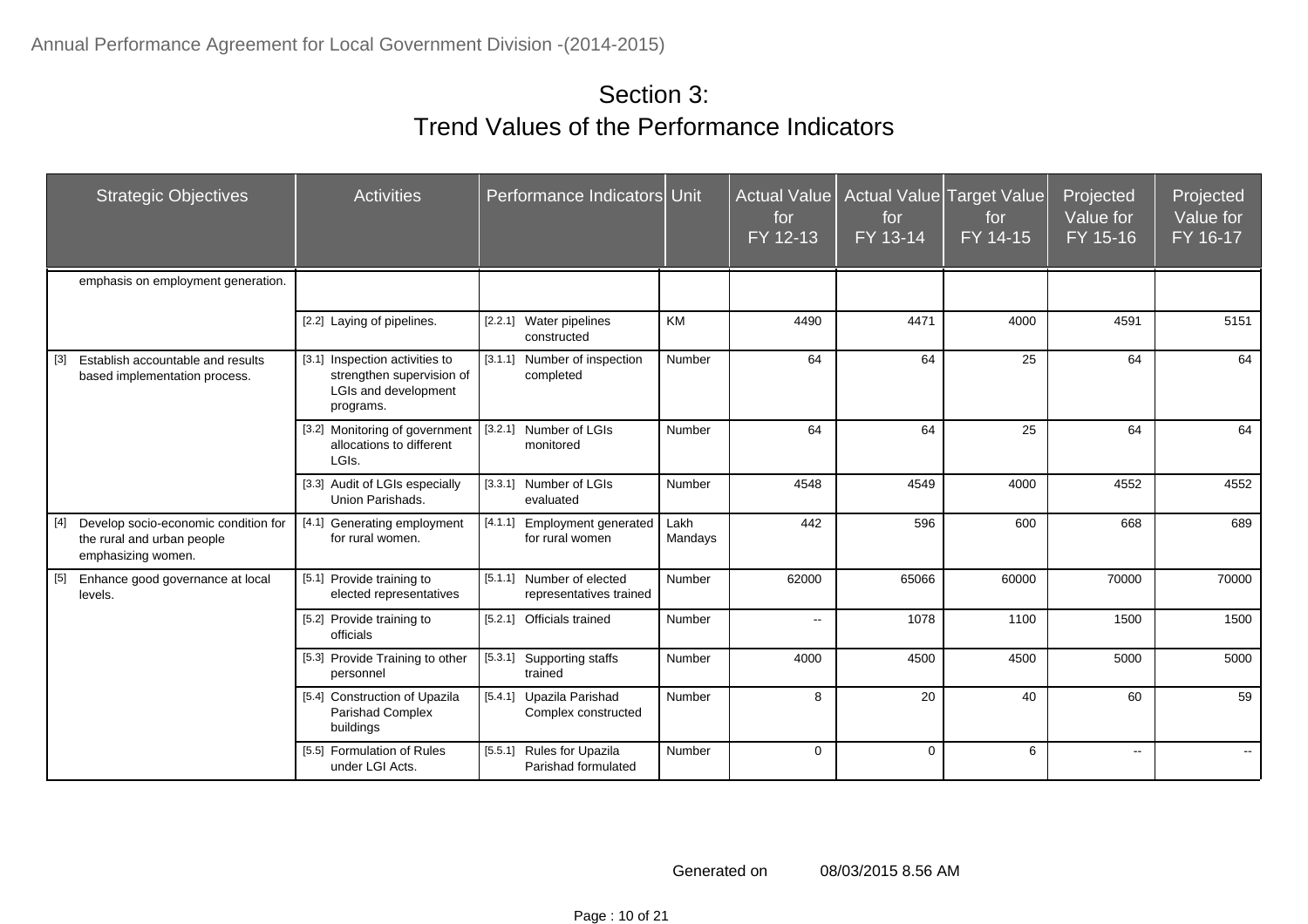### Section 3: Trend Values of the Performance Indicators

| Strategic Objectives                                                  | <b>Activities</b>                                                                 | Performance Indicators Unit                          |        | for<br>FY 12-13 | Actual Value   Actual Value   Target Value  <br>for<br>FY 13-14 | for<br>FY 14-15 | Projected<br>Value for<br>FY 15-16 | Projected<br>Value for<br>FY 16-17 |
|-----------------------------------------------------------------------|-----------------------------------------------------------------------------------|------------------------------------------------------|--------|-----------------|-----------------------------------------------------------------|-----------------|------------------------------------|------------------------------------|
|                                                                       | [5.6] Construction of Union<br><b>Parishad Complex</b><br>buildings.              | [5.6.1]<br>Union Parishad<br>Complex constructed     | Number | 67              | 93                                                              | 200             | 335                                | 350                                |
| [6]<br>Maximise proper utilisation of small<br>scale water resources. | Excavation/re-excavation<br>[6.1]<br>of canals for irrigation<br>and drainage.    | [6.1.1] Canals excavated                             | KM     | 535             | 459.3                                                           | 900             | 965.76                             | 951.99                             |
|                                                                       | [6.2] Construction of<br>embankment for flood<br>management.                      | [6.2.1]<br>Embankment<br>constructed                 | KM     | 45              | 53                                                              | 550             | 655                                | 595                                |
|                                                                       | [6.3] Construction of<br>regulators, dams, cross-<br>dams for flood<br>management | [6.3.1]<br>Dam, Cross-dam &<br>Regulator constructed | No.    | 146             | 113                                                             | 300             | 305                                | 163                                |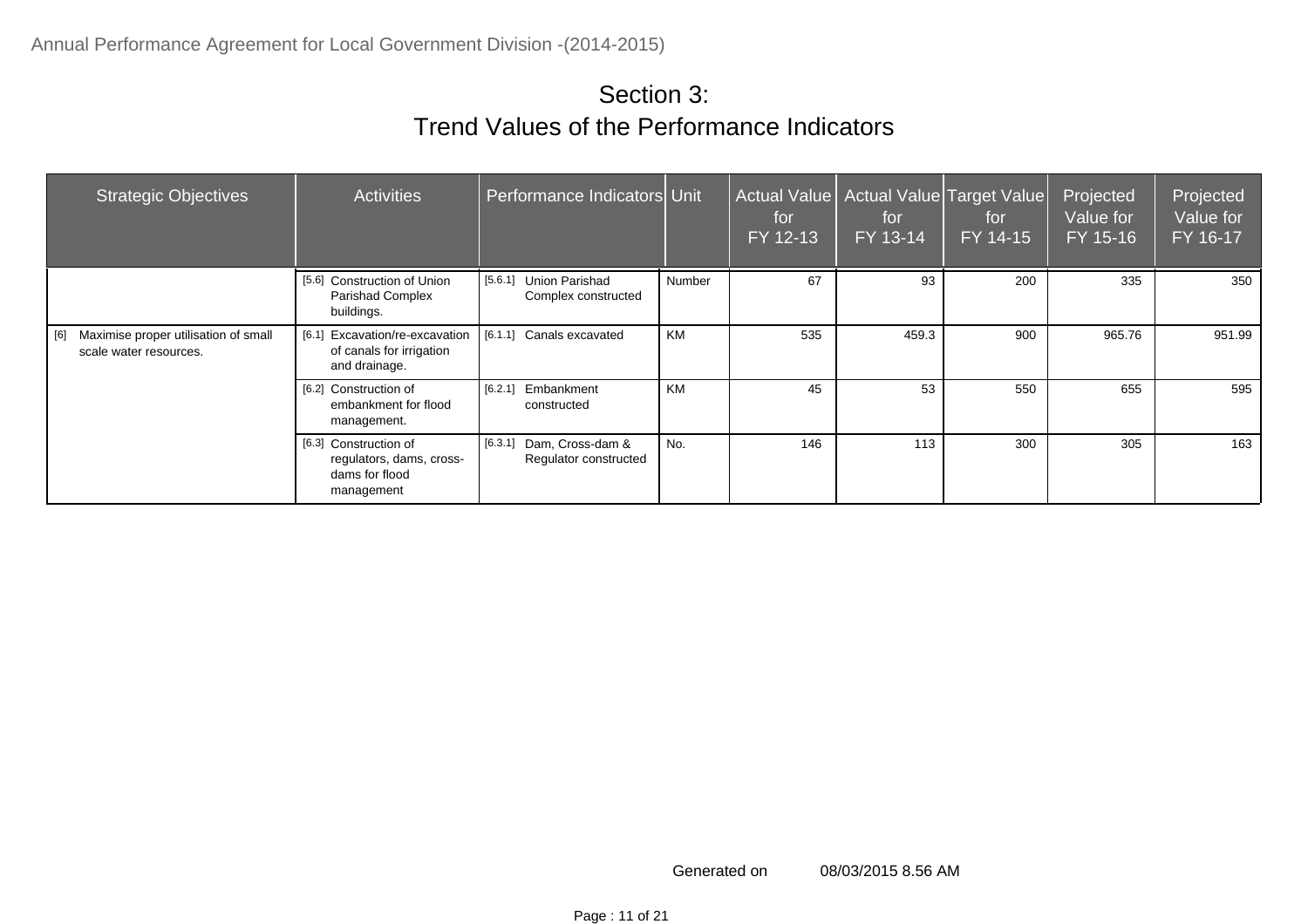| SI.No          | Performance Indicators                                     | <b>Description</b>                                                                                                                                                                                                                                                                                             | Implementing<br>Department/Agencies | Measurement and<br>Source of Data | <b>General Comments</b> |
|----------------|------------------------------------------------------------|----------------------------------------------------------------------------------------------------------------------------------------------------------------------------------------------------------------------------------------------------------------------------------------------------------------|-------------------------------------|-----------------------------------|-------------------------|
|                | [1.1.1] Rural roads constructed                            | Upazila Road - Growth center to<br>Growth center, Upazila Head<br>Quarters to Growth Center and RHD<br>road to Growth center; Union Road -<br>Upazila HQ to Union Parishad and<br>RHD road to Union Parishad; Village<br>road - Village to Village, Union<br>Parishad to Village and Upazila HQ to<br>Village. | LGED                                | <b>Annual Report</b>              |                         |
| $\overline{2}$ | 1.2.1] Rural roads maintained                              | Upazila Road - Growth center to<br>Growth center, Upazila Head<br>Quarters to Growth Center and RHD<br>road to Growth center; Union Road -<br>Upazila HQ to Union Parishad and<br>RHD road to Union Parishad; Village<br>road - Village to Village, Union<br>Parishad to Village and Upazila HQ to<br>Village. | <b>LGED</b>                         | <b>Annual Report</b>              |                         |
| 3              | [1.3.1] Bridge/culverts on rural roads constructed         | Small & large bridges (upto 1500<br>meter) and culvert on the Upazila,<br>Union or Village road                                                                                                                                                                                                                | LGED                                | <b>Annual Report</b>              |                         |
|                | [1.4.1] Rural haat-bazar and growth centers<br>constructed | Rural Haat-Bazar and Growth Center                                                                                                                                                                                                                                                                             | <b>LGED</b>                         | <b>Annual Report</b>              |                         |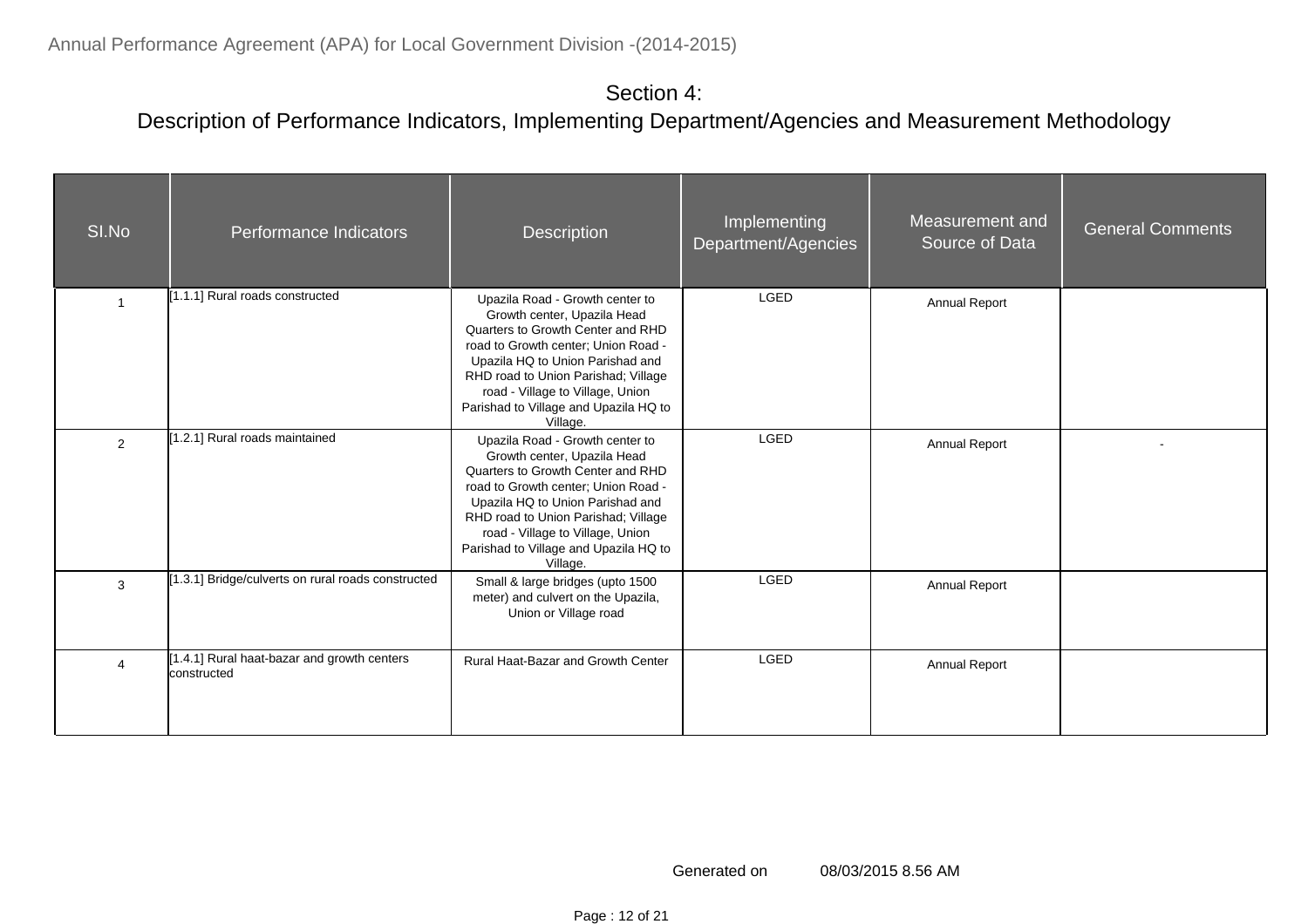| SI.No          | Performance Indicators                 | Description                                                                                                                                                                                             | Implementing<br>Department/Agencies                  | Measurement and<br>Source of Data                 | <b>General Comments</b> |
|----------------|----------------------------------------|---------------------------------------------------------------------------------------------------------------------------------------------------------------------------------------------------------|------------------------------------------------------|---------------------------------------------------|-------------------------|
| 5              | [1.5.1] Women corner constructed       | Specfic corner of growth center/Haat-<br>bazar which is allocated to the<br>women entrepreneurs.                                                                                                        | LGED                                                 | <b>Annual Report</b>                              |                         |
| 6              | [1.6.1] Cyclone shelters constructed   | Cyclone shelters are usually<br>constructed in the coastal area of<br>Bangladesh which are estalished with<br>multipurpose uses. However, these<br>are used as shelter houses during<br>cyclone period. | <b>LGED</b>                                          | Annual Report/Project<br><b>Completion Report</b> |                         |
| $\overline{7}$ | 1.8.1] Drainage constructed            | Drainage is constructed to dispose of<br>sewerage in urban areas as well as in<br>the growth centers and Haat-Bazar of<br>rural areas.                                                                  | WASA/LGED/City<br>Corporations/Pourashavas           | Annual Report                                     |                         |
| 8              | [1.9.1] Community latrines constructed | Latrines constructed for the poor<br>community                                                                                                                                                          | Pourashavas/CCs/Upazila<br>Parishads/Union Parishads | <b>Annual Report</b>                              |                         |
| 9              | [2.1.1] Water produced per day         | Water Treatment plant for supplying<br>safe water to people                                                                                                                                             | WASAs/Pourashavas                                    | <b>Annual Report</b>                              |                         |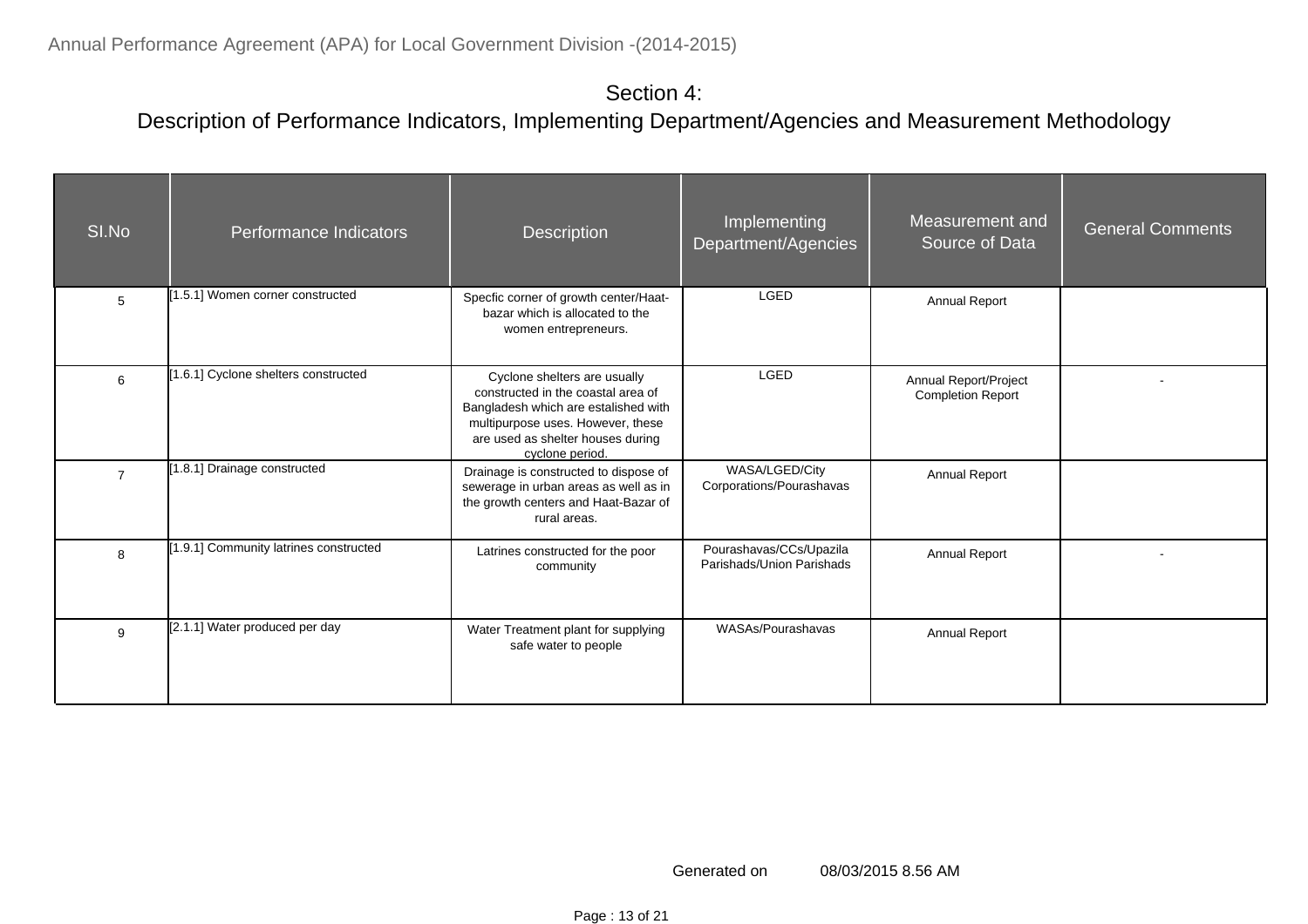| SI.No | Performance Indicators                       | Description                                                                                         | Implementing<br>Department/Agencies | Measurement and<br>Source of Data | <b>General Comments</b> |
|-------|----------------------------------------------|-----------------------------------------------------------------------------------------------------|-------------------------------------|-----------------------------------|-------------------------|
| 10    | [2.2.1] Water pipelines constructed          | Pipelines constructed for supplying<br>safe water to people                                         | WASAs/Pourashavas                   | <b>Annual Report</b>              |                         |
| 11    | [3.1.1] Number of inspection completed       | <b>LGI stands for Local Government</b><br>Institution. LGD deals with all urban<br>and rural LGIs.  | <b>LGD</b>                          | <b>Annual Report</b>              |                         |
| 12    | [3.2.1] Number of LGIs monitored             | <b>LGI stands for Local Government</b><br>Institutions. LGD deals with all urban<br>and rural LGIs. | <b>LGD</b>                          | <b>Annual Report</b>              |                         |
| 13    | [3.3.1] Number of LGIs evaluated             | <b>LGI stands for Local Government</b><br>Institution. LGD deals with all urban<br>and rural LGIs.  | <b>LGD</b>                          | <b>Annual Report</b>              |                         |
| 14    | [4.1.1] Employment generated for rural women | Scope for work of rural women                                                                       | LGED/DPHE                           | <b>Annual Report</b>              |                         |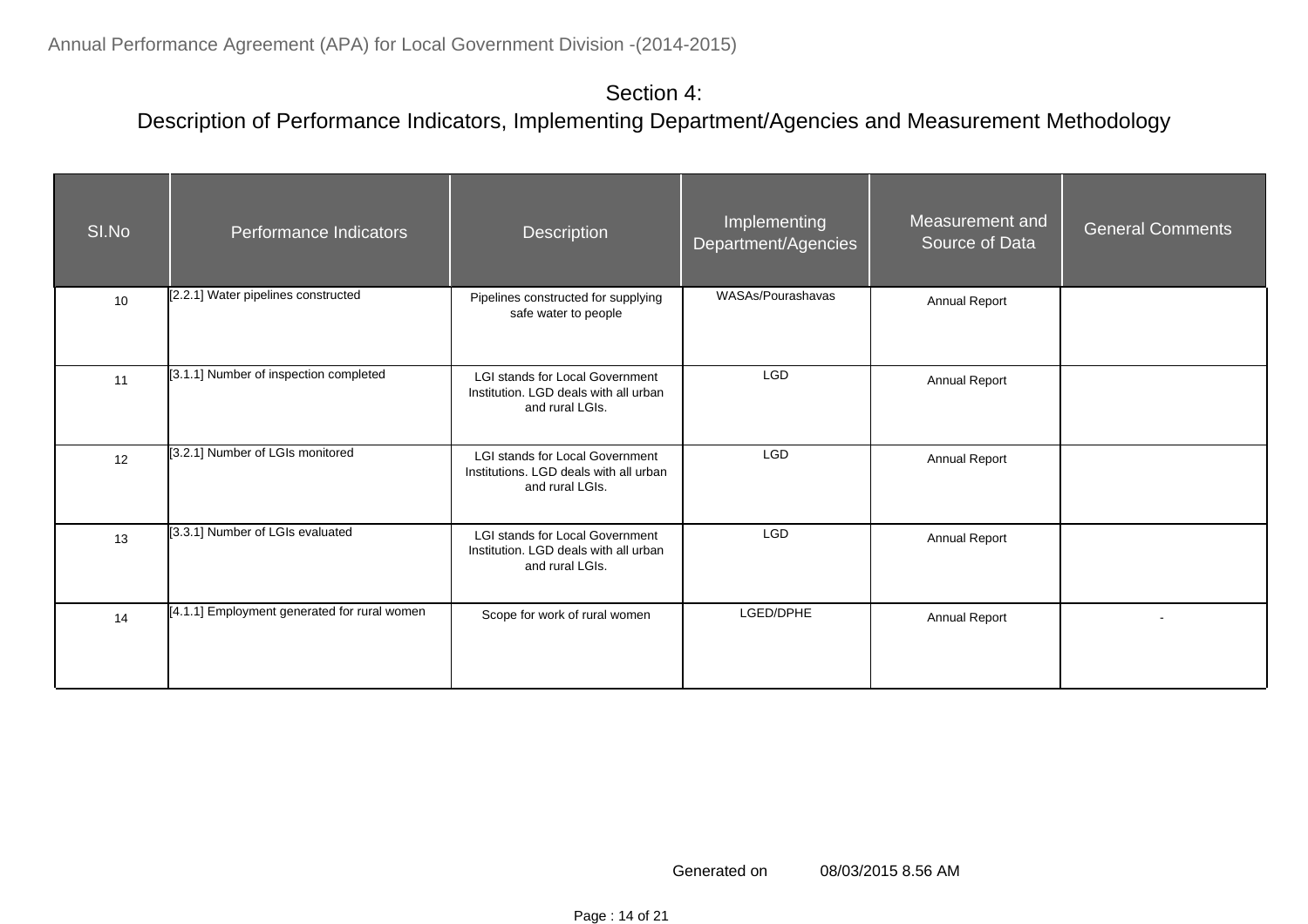| SI.No | Performance Indicators                            | <b>Description</b>                                                                                                               | Implementing<br>Department/Agencies | Measurement and<br>Source of Data | <b>General Comments</b> |
|-------|---------------------------------------------------|----------------------------------------------------------------------------------------------------------------------------------|-------------------------------------|-----------------------------------|-------------------------|
| 15    | [5.1.1] Number of elected representatives trained | All elected representatives from<br>Union Parishads, Upazila Parishads,<br>Zila Parishads, Pourashavas and City<br>Corporations. | LGD/NILG                            | <b>Annual Report</b>              |                         |
| 16    | [5.2.1] Officials trained                         | Officials work in LGD and all LGIs<br>including relevant government<br>officers.                                                 | LGD/NILG                            | <b>Annual Report</b>              |                         |
| 17    | [5.3.1] Supporting staffs trained                 | Staffs work in LGD and all LGIs<br>including relevant government staffs.                                                         | LGD/NILG                            | Annual Report                     |                         |
| 18    | [5.4.1] Upazila Parishad Complex constructed      | Upazila Parishad's Offices at the<br>same building                                                                               | LGED                                | <b>Annual Report</b>              |                         |
| 19    | [5.5.1] Rules for Upazila Parishad formulated     | Rules to be framed to operate Upazila<br>Parishad                                                                                | <b>LGD</b>                          | <b>Annual Report</b>              |                         |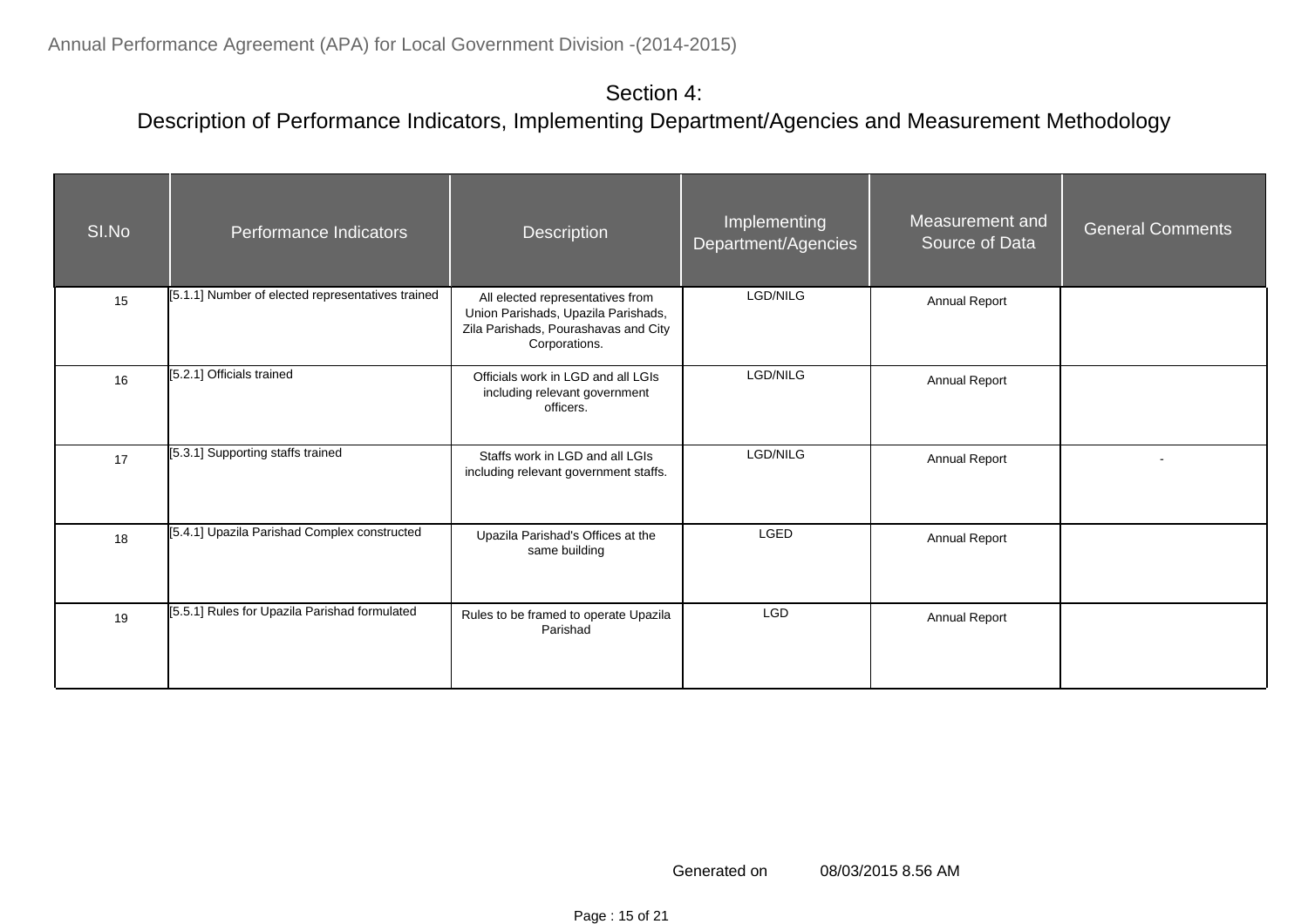| SI.No | Performance Indicators         | <b>Description</b>                                                 | Implementing<br>Department/Agencies | Measurement and<br>Source of Data | <b>General Comments</b> |
|-------|--------------------------------|--------------------------------------------------------------------|-------------------------------------|-----------------------------------|-------------------------|
| 20    | [6.1.1] Canals excavated       | Canals used for irrigation/ water<br>supply                        | <b>WASA/LGED</b>                    | Annual Report                     |                         |
|       |                                |                                                                    |                                     |                                   |                         |
| 21    | [6.2.1] Embankment constructed | Embankment is constructed in<br>reverine area especially in costal | LGED                                | Annual Report                     |                         |
|       |                                | area.                                                              |                                     |                                   |                         |
|       |                                |                                                                    |                                     |                                   |                         |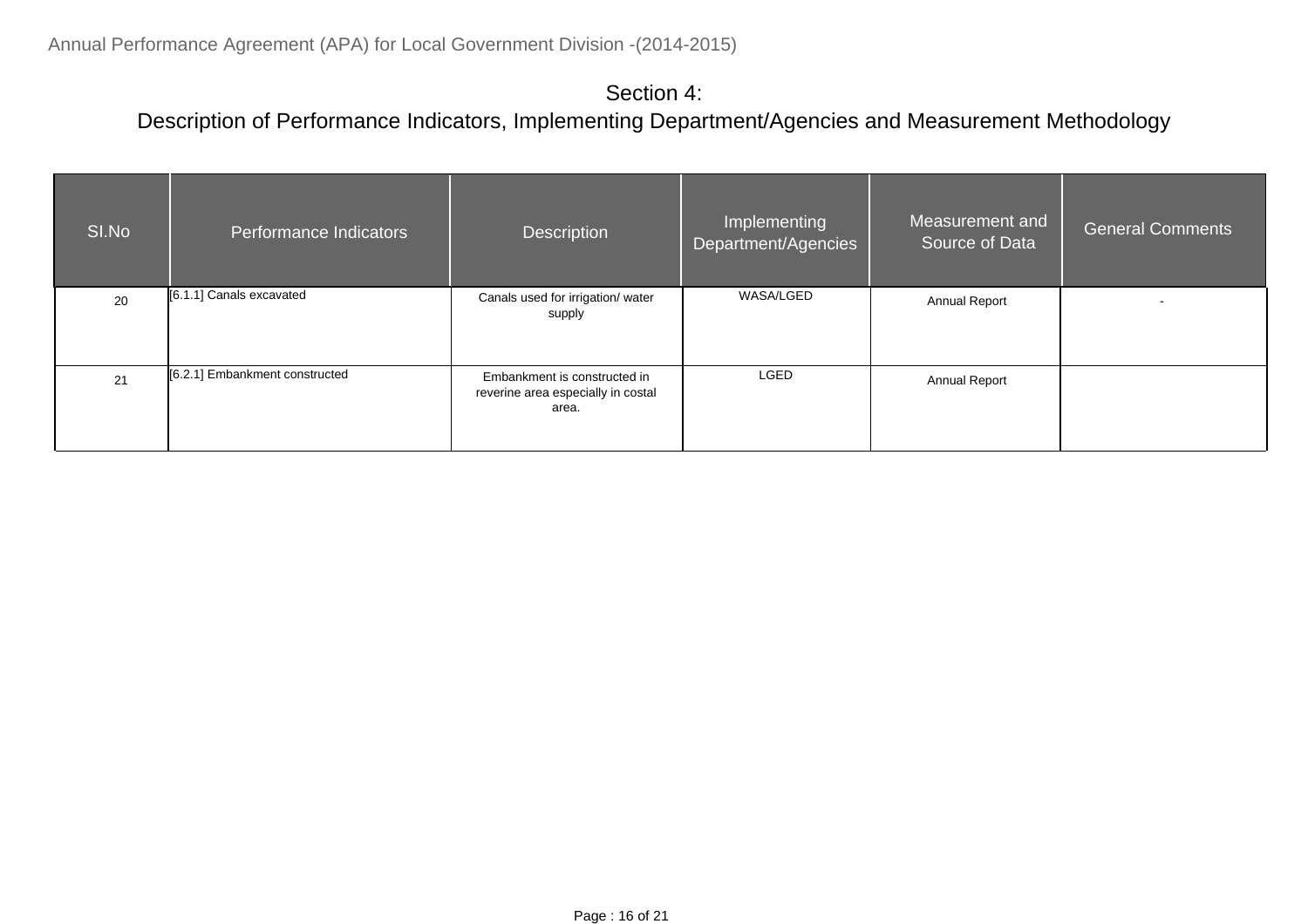# Section 5 : Specific Performance Requirements from other Ministries/Divisions

| Organisation Type | <b>Organisation Name</b> | Relevant<br>Performance<br>Indicator | What is your<br>requirement from  <br>this organisation | Justification for this<br>requirement | Requirement from<br>this Organisation | What happens if<br>vour requirement is<br>not met |
|-------------------|--------------------------|--------------------------------------|---------------------------------------------------------|---------------------------------------|---------------------------------------|---------------------------------------------------|
|-------------------|--------------------------|--------------------------------------|---------------------------------------------------------|---------------------------------------|---------------------------------------|---------------------------------------------------|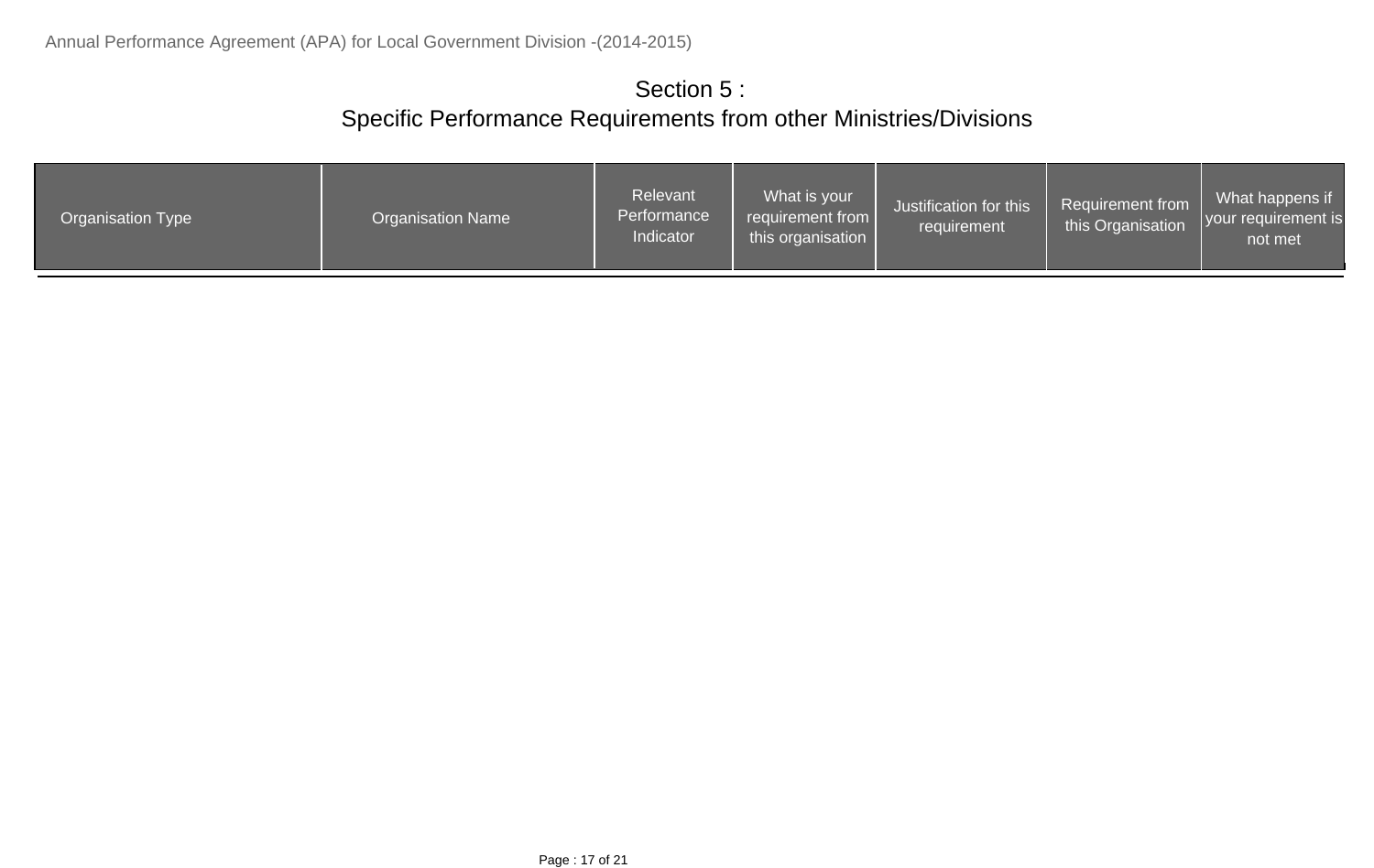# Section 6: Outcome of Ministry/Division

| Outcome/Impact |                                                                                     | Jointly responsible for influencing<br>this outcome / impact with the<br>following organisation (s) / division<br>$(s)$ / ministry(ies) | Performance<br>Indicator (s)              | Unit                | <b>Actual FY</b><br>$12 - 13$ | <b>Actual FY</b><br>$13 - 14$ | <b>Target FY</b><br>$14 - 15$ | Projection<br>FY 15-16 | Projection<br>FY 16-17 |
|----------------|-------------------------------------------------------------------------------------|-----------------------------------------------------------------------------------------------------------------------------------------|-------------------------------------------|---------------------|-------------------------------|-------------------------------|-------------------------------|------------------------|------------------------|
|                | Coverage of Rural road<br>development (out of total<br>planned rural road network). | Finance Division, Planning Commission                                                                                                   | Coverage of Rural Road<br><b>Network</b>  | $\%$                | 29.6                          | 32.2                          | 32.9                          | 33.2                   | 35.9                   |
|                | Rural Road Repair (Out of<br>total rural road network under<br>coverage).           | Finance Division, Planning Commission                                                                                                   | <b>Rural Road Network</b><br>maintenance  | $\%$                | 11.2                          | 12.4                          | 14.0                          | 14.9                   | 18.0                   |
|                | Safe water supply coverage                                                          | Finance Division, Planning Division,<br>Ministry of Land                                                                                | No. of people per source in<br>rural area | $\%$                | 89                            | 92                            | 95                            | 98                     | 100                    |
|                | <b>Sanitation Coverage</b>                                                          | Finance Division, Planning Commssion                                                                                                    | Percentage of total population            | $\%$                | 98                            | 99                            | 100                           | 100                    | 100                    |
|                | Exposure to arsenic risks                                                           | <b>Finance Division</b>                                                                                                                 | Percentage of total population            | $\%$                | 4                             | $\overline{4}$                | 3                             | 3                      | 2                      |
|                | Infrastructure development<br>for water conservation                                | Finance Division, Ministry of Land,<br>Planning Commission                                                                              | Number of water conservator               | Number              | 120                           | 120                           | 266                           | 155                    | 110                    |
|                | Employment generation for<br>rural poor women                                       | <b>Finance Division</b>                                                                                                                 | Share of women employment                 | Lakh<br>Man<br>Days | 934                           | 1151                          | 1577                          | 1248                   | 1152                   |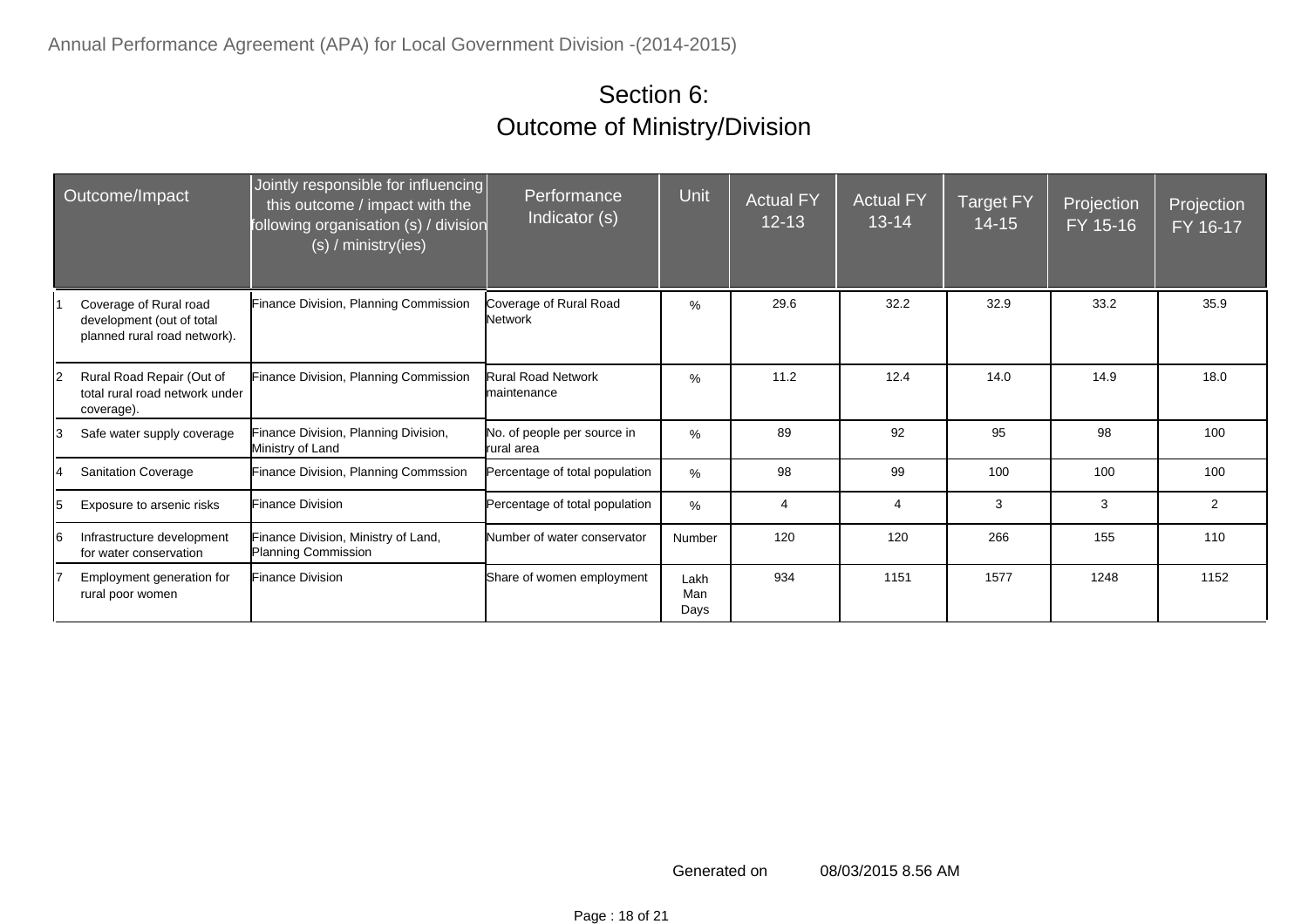muan but University of Network (APA) for Local Government Division - (2014-2015)

#### Whereas,

I, the Secretary, Local Government Division representing the Minister, Ministry of Local Government, Rural Development and Co-operatives, Government of the People's Republic of Bangladesh commit to the Cabinet Secretary, Cabinet Division, representing the Prime Minister, Government of the People's Republic of Bangladesh to deliver the results described in this agreement.

I, the Cabinet Secretary, Cabinet Division, on behalf of the Prime Minister, Government of the People's Republic of Bangladesh, commit to the Secretary, Local Government Division to provide necessary support for delivery of the results described in this agreement.

Signed,

Secretary **Local Government Division** 

**Cabinet Secretary Cabinet Division** 

 $3.40$ 

Date

Date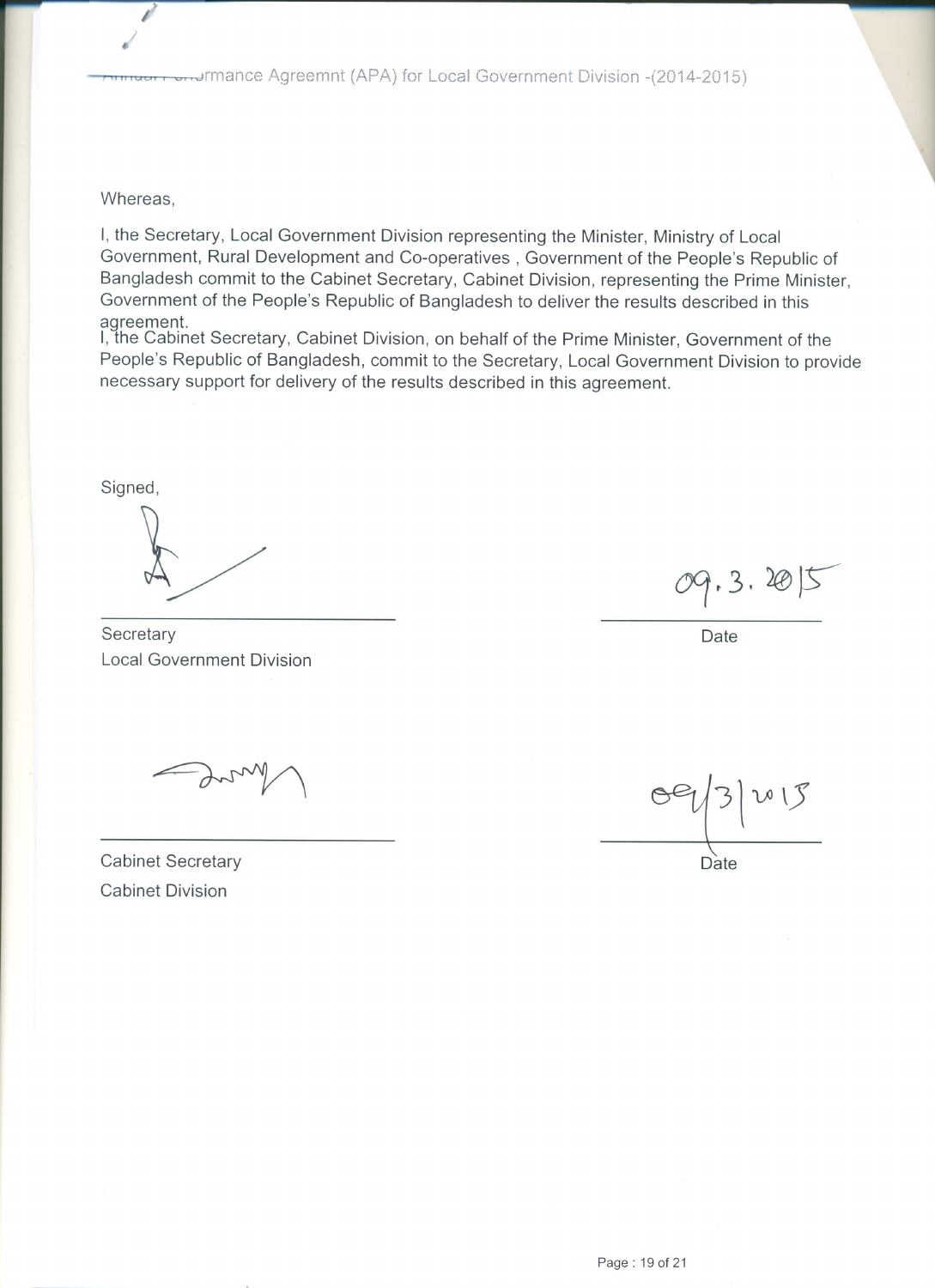### Annex-1

# Acronyms

| SI.            | Acronym     | Description                             |  |  |
|----------------|-------------|-----------------------------------------|--|--|
| $\mathbf{1}$   | DNCC        | Dhaka North City Corporation            |  |  |
| $\sqrt{2}$     | <b>DPHE</b> | Department of Public Health Engineering |  |  |
| $\mathbf{3}$   | <b>DSCC</b> | Dhaka South City Corporation            |  |  |
| $\overline{4}$ | <b>LGD</b>  | <b>Local Government Division</b>        |  |  |
| 5              | LGED        | Local Governemnt Engineering Department |  |  |
| 6              | LGIs        | <b>Local Government Institutions</b>    |  |  |
| $\overline{7}$ | NILG        | National Institute of Local Government  |  |  |
| 8              | <b>WASA</b> | Water and Swerage Authority             |  |  |